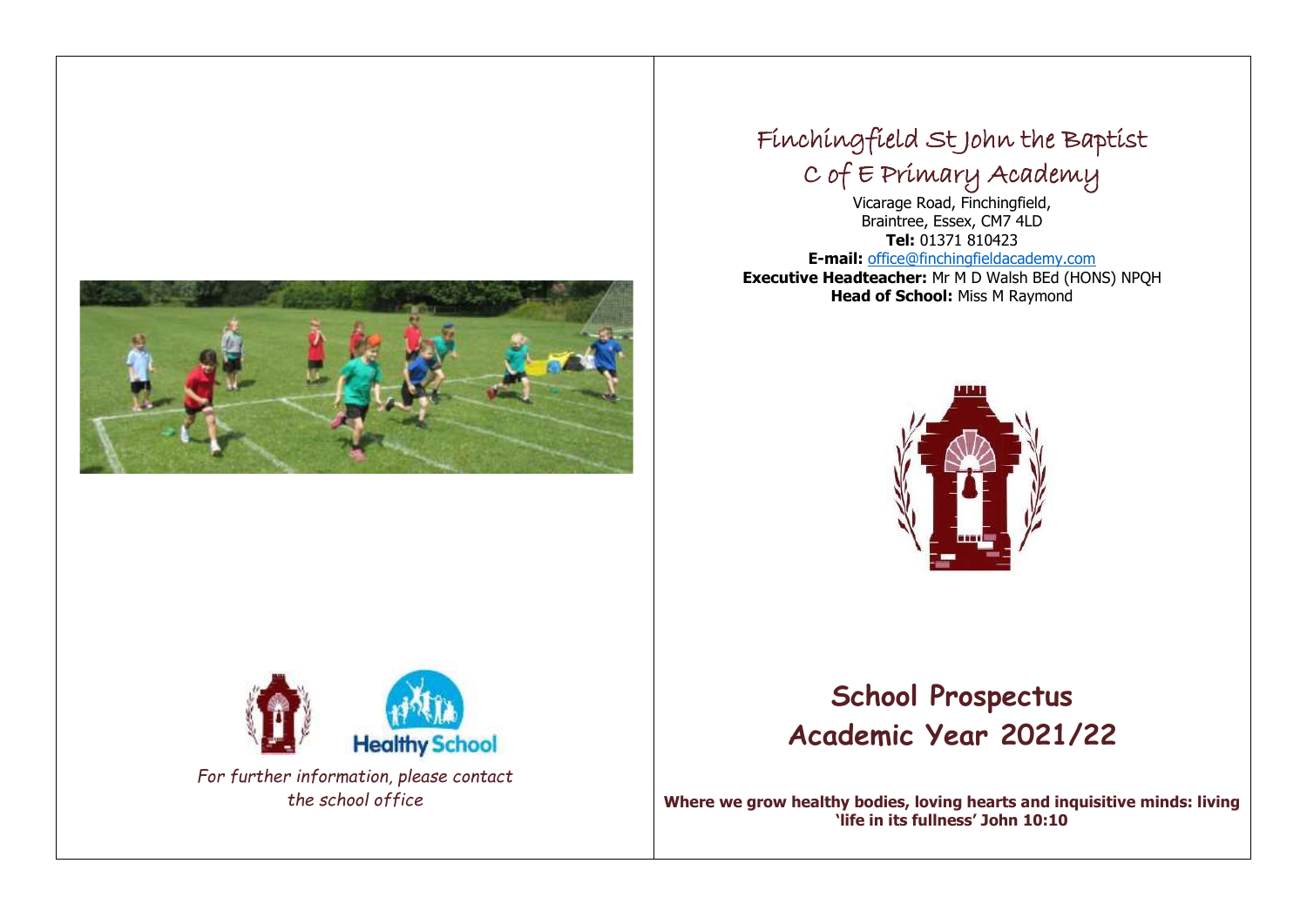### **A welcome from Canonium Trust**

Dear Parents/Carers,

Finchingfield St John the Baptist Primary Academy is part of the Canonium Learning Trust group of schools.

The Trust's mission is to create a sustainable future for learning in challenging settings through the strength of collaboration and by creating the environment in which each individual school can thrive.

What this means is that Finchingfield will be supported to be financially sustainable through creative problem solving and their collaboration with the Trust so that teachers, pupils and the local community will be able to deliver the unique learning experience that they want. Finchingfield will remain a unique school, but will not be alone.

Teachers will have the opportunity to develop their teaching skills and thinking by training with a wider group of teachers and by sharing good practice and experiences. There will be more opportunities for teachers to develop their careers without having to leave the school. Pupils will have the opportunity to share their learning with children in other schools.

The Trust will achieve this by living their values:

**Respect -** Valuing the contribution that every employee and volunteer makes to learning

**Honesty -** Working as a team to support each other to deliver an inclusive education

**Perseverance -** Relentlessly finding ways to remove the barriers to teaching and learning

**Trust -** Continually seeking improvement for every school at a local level

I very much look forward to being part of your child's learning journey and in watching them thrive throughout their time at Finchingfield.

Best wishes,

*M Walsh*



Mr M Walsh CEO Canonium Learning Trust

## **Welfare and Care** *Health:*

If your child is unwell, it is important that you follow the instructions from your GP regarding exclusion from school. However, there may be occasions when we ask you to collect your child from school or keep them at home.

Please ensure that you inform the school of any medical conditions or allergies your child may have. In accordance with County guidelines on the administration of medicines, parents may ask the school to administer prescribed medication. A written request must be provided, which includes all relevant details about the medicine and the time and amount of any dosage. School can only administer medication if it has been prescribed by a doctor

and is clearly labelled.



## *First Aid:*

All staff are trained in basic first aid skills and ensure that first aid kits and mobile phones are always taken when off premises. There is always a fully qualified First Aider on site. If your child has an accident, you will be informed via an accident slip in your child's book bag or directly by an adult.

## **Life outside of Finchingfield St John the Baptist CofE Primary Academy**

#### *School Clubs:*

The school offers a rich variety of weekly clubs throughout the year. The age at which pupils can join these clubs varies, as does the availability of clubs. Details of clubs can be obtained from the school office.

## *Homework:*

The school encourages children to read at home every day. Reading at home may take the form of a school reading book or other reading materials including magazines, eBooks and comics. Teachers will also provide other home learning materials regularly. These may be based on individual needs, class topics or areas of further development.

*PTA:*

For further details please see the PTA leaflet

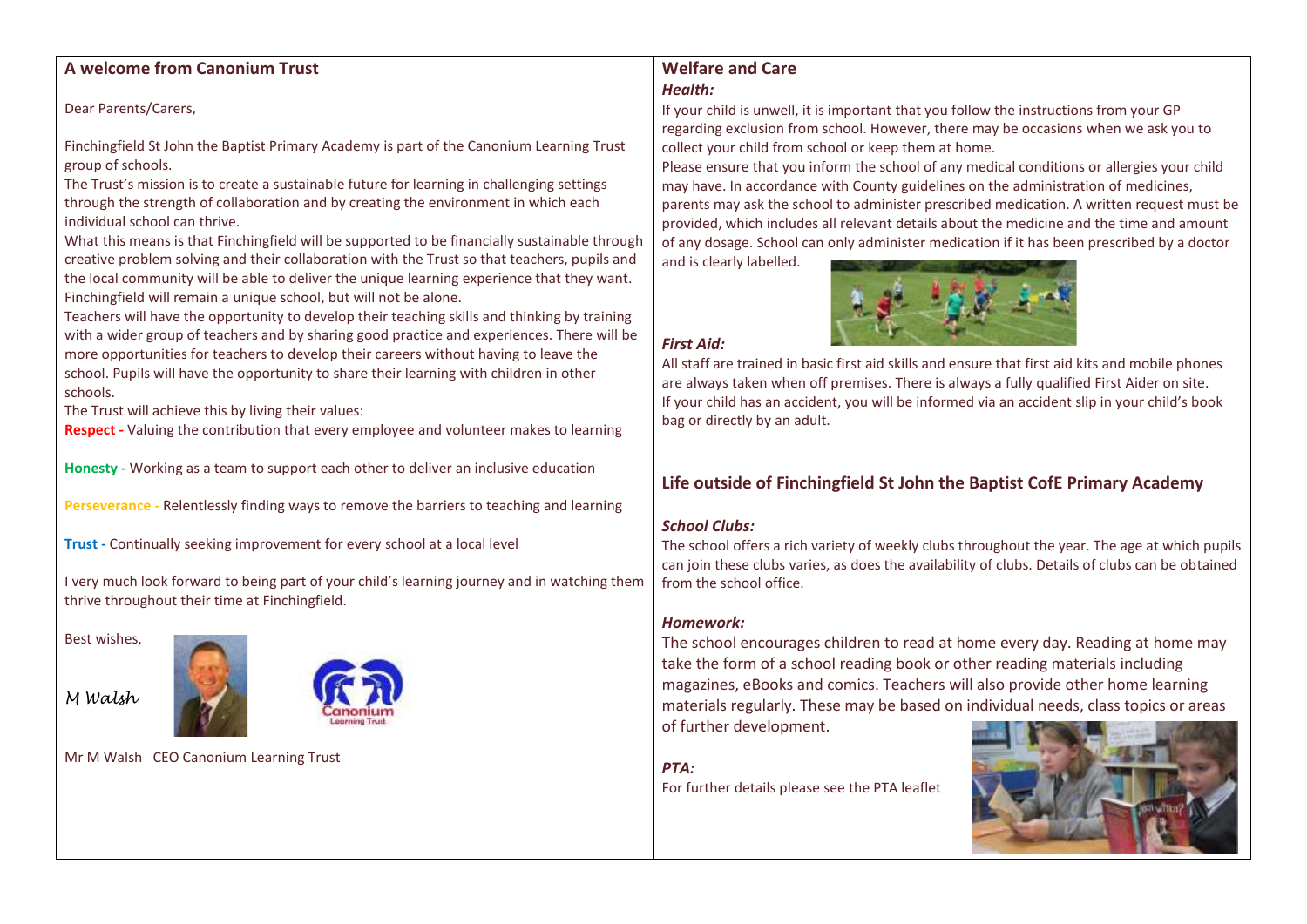| <b>School Uniform:</b>                                                                                                                                                                                                                                                                     | A welcome from the Head of School                                                          |
|--------------------------------------------------------------------------------------------------------------------------------------------------------------------------------------------------------------------------------------------------------------------------------------------|--------------------------------------------------------------------------------------------|
| The school uniform comprises of                                                                                                                                                                                                                                                            |                                                                                            |
| A white shirt or polo shirt,                                                                                                                                                                                                                                                               | Dear Parents/Carers,                                                                       |
| A house tie (in house colour)<br>- 0                                                                                                                                                                                                                                                       |                                                                                            |
| A grey sweatshirt or cardigan<br>$\bullet$                                                                                                                                                                                                                                                 | I would like to take this opportunity to extend my warmest welcome to you and your         |
| Grey or black pinafore/skirt/trousers/shorts and checked summer dress. Skirts                                                                                                                                                                                                              | family. Developing a love and enthusiasm for learning is the top priority for the school,  |
| should be pleated or A-line and of knee length.                                                                                                                                                                                                                                            | giving the children opportunities to thrive and grow in a safe and caring Christian        |
| Black shoes.<br>$\bullet$                                                                                                                                                                                                                                                                  | environment.                                                                               |
| For your child's safety, NO jewellery should be worn (other than stud ear rings which                                                                                                                                                                                                      |                                                                                            |
| MUST BE REMOVED FOR PE) and long hair securely tied up.                                                                                                                                                                                                                                    | We have a small but very dedicated team of staff and volunteers who work exceptionally     |
| For PE, pupils require                                                                                                                                                                                                                                                                     | hard to enrich the lives of our children and their families. We endeavour to find areas in |
| A T-shirt (in house colours)                                                                                                                                                                                                                                                               | which every child can shine and we nurture and encourage children to identify their own    |
| Plain black shorts                                                                                                                                                                                                                                                                         | areas of strength.                                                                         |
| <b>Black trainers.</b>                                                                                                                                                                                                                                                                     |                                                                                            |
| These should be kept in a bag on your child's peg at all times.                                                                                                                                                                                                                            | Further information about the school can be found on the school website                    |
| During the winter months, pupils may wear a tracksuit for PE.                                                                                                                                                                                                                              | www.finchingfieldacademy.com                                                               |
| All items of uniform and PE kit MUST be clearly labelled with your child's name.                                                                                                                                                                                                           |                                                                                            |
| School uniform can be ordered through the School Trends website;                                                                                                                                                                                                                           | I look forward to discovering all about your child and supporting them to grow.            |
| www.schooltrends.co.uk                                                                                                                                                                                                                                                                     | <b>Best wishes</b>                                                                         |
| <b>Lunchtime Arrangements;</b><br>Finchingfield St John the Baptist provides a range of quality cooked food produced by Great<br>Bardfield Primary School. We ensure that ingredients are of good quality and that we offer<br>food that follows Local Educational Nutritional Guidelines. | Miss M Raymond                                                                             |
| The menu rotates on a two-week basis. A vegetarian option is also available daily.<br>Parents can choose weekly whether their child will have a hot meal (ordered in advance) or<br>alternatively provide their own packed lunch.                                                          | A welcome from the Teaching and Learning Council Chair                                     |

For further details please see the Lunchtimes arrangement leaflet.

#### *The Learning Environment*

There are seven year groups at the school encompassing three Key Stages of education; Foundation Stage (YR), Key Stage 1 (Y1 and Y2) and Key Stage 2 (Y3, Y4, Y5 and Y6). We have four classroom bases, teaching mixed age group classes.

We have a well-resourced school with a hall for sporting activities, assemblies and performances, along with a range of ICT and multi-media equipment, including iPads, to enhance the learning experience.



Dear Parents/Carers,

The Teaching and Learning Council work together in close partnership with the Head of School to focus on, manage and monitor, the specific needs and expectations of teaching and learning at Finchingfield St John the Baptist C of E Primary Academy.

We are an active Teaching and Learning Council elected by and representing the Church, Trust, Parents, and Staff.

The Teaching and Learning Council meet several times a year and work hard to ensure, through these meetings and visits to the school, we know the school very well.

Yours faithfully Lisa Vohmann Chair of the Teaching and Learning council.